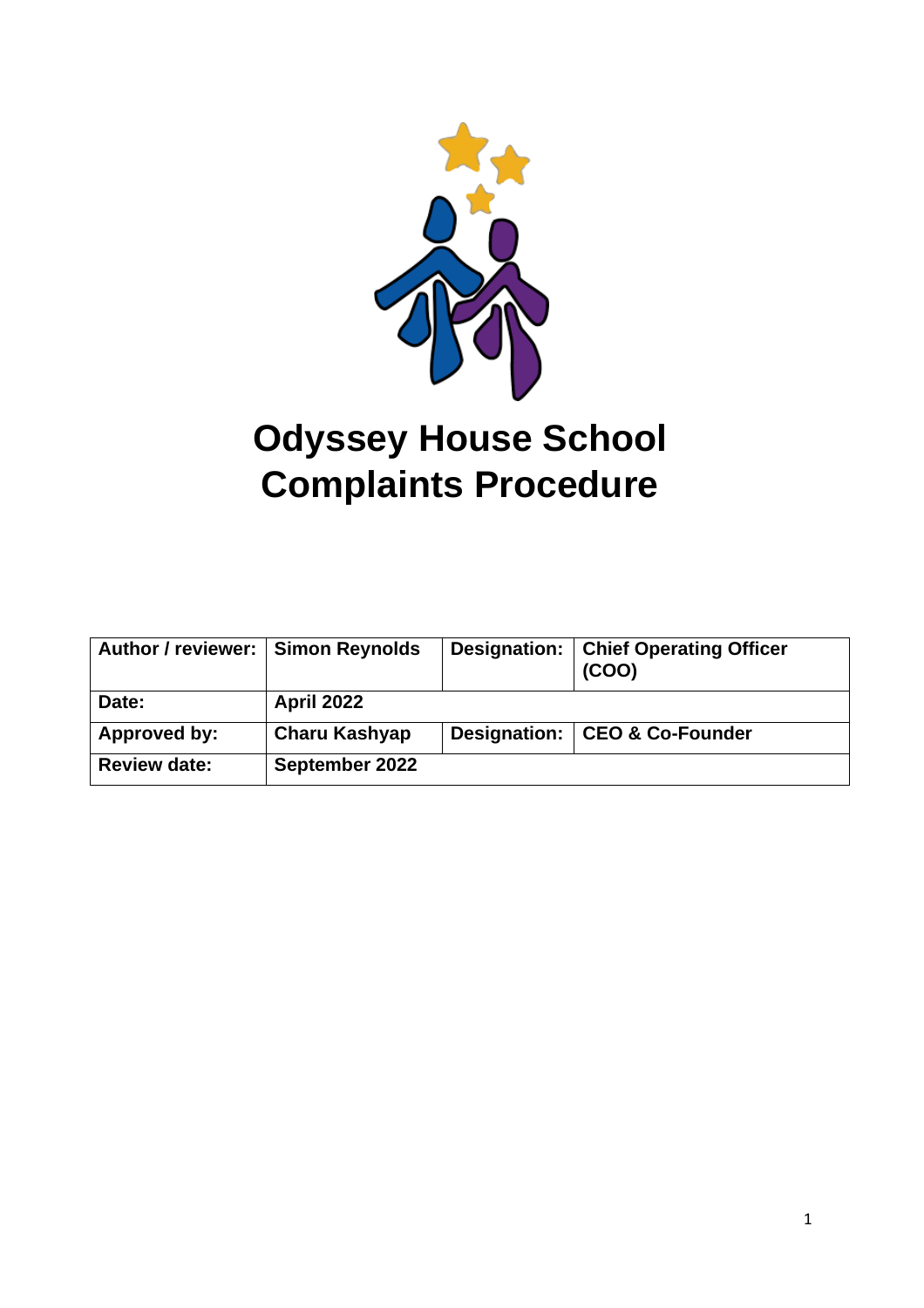#### **Introduction**

This procedure follows guidance provided by the Education (Independent School Standards) Regulations 2014, paragraph 33.

Contentious issues can arise in any organisation, and this includes schools. A complaint is an expression of dissatisfaction with a real or perceived problem. It may be made about the school, about a specific department or about an individual member of staff. The Odyssey complaints procedure is in place to provide a clear, fair and efficient procedure for dealing with any complaints relating to the school, so that they can be dealt with swiftly, fairly and effectively.

The complaints procedure is available to parents of current and prospective pupils on the Odyssey website and as a paper copy in the school office. The website also contains up-to-date information on how many formal complaints there have been in the preceding year. All concerns and complaints will be treated confidentially, with related paperwork kept in a secure place. Records will be kept for at least three years. If a complaint regards child protection or safeguarding, the issue will be immediately referred to the school's Designated Safeguarding Lead and referred to the Multi-Agency Safeguarding team as necessary.

Any complaint received will be acknowledged **within five working days**, if received during term time and as quickly as possible if received during holiday periods. The school will complete all stages of the procedure within 28 days, but if for any reason this is not possible, the complainant/s will be immediately informed. More detail about the timescales involved is outlined on the following pages.

If the complaint is against the Head of Education, the concern should be addressed to the Chief Operating Officer (COO). If the complaint is relating to the COO, then complainants should address their concerns to the CEO and Co-Founder.

### **Stage 1 Informal resolution**

It is hoped that most complaints and concerns will be resolved quickly and informally. It is always best to start with a conversation as this can usually sort matters out. Complainants should first contact the child's class teacher, or the Head of Education . Staff are all familiar with this complaints procedure and will follow it closely. A written record of the complaint will be made. If the matter is not resolved within **five working days,** complainants will be advised to move to Stage 2 of our complaints' procedure.

### **Stage 2 Formal resolution**

If the complaint cannot be resolved at the informal stage, then the complainant/s should put their complaint in writing to the \*Head of Education who will decide on the appropriate course of action. The written complaint will be acknowledged within **three working days.** 

The Head of Education will meet or speak to the complainants and any other parties concerned within **10 working days** of acknowledging the complaint. Written records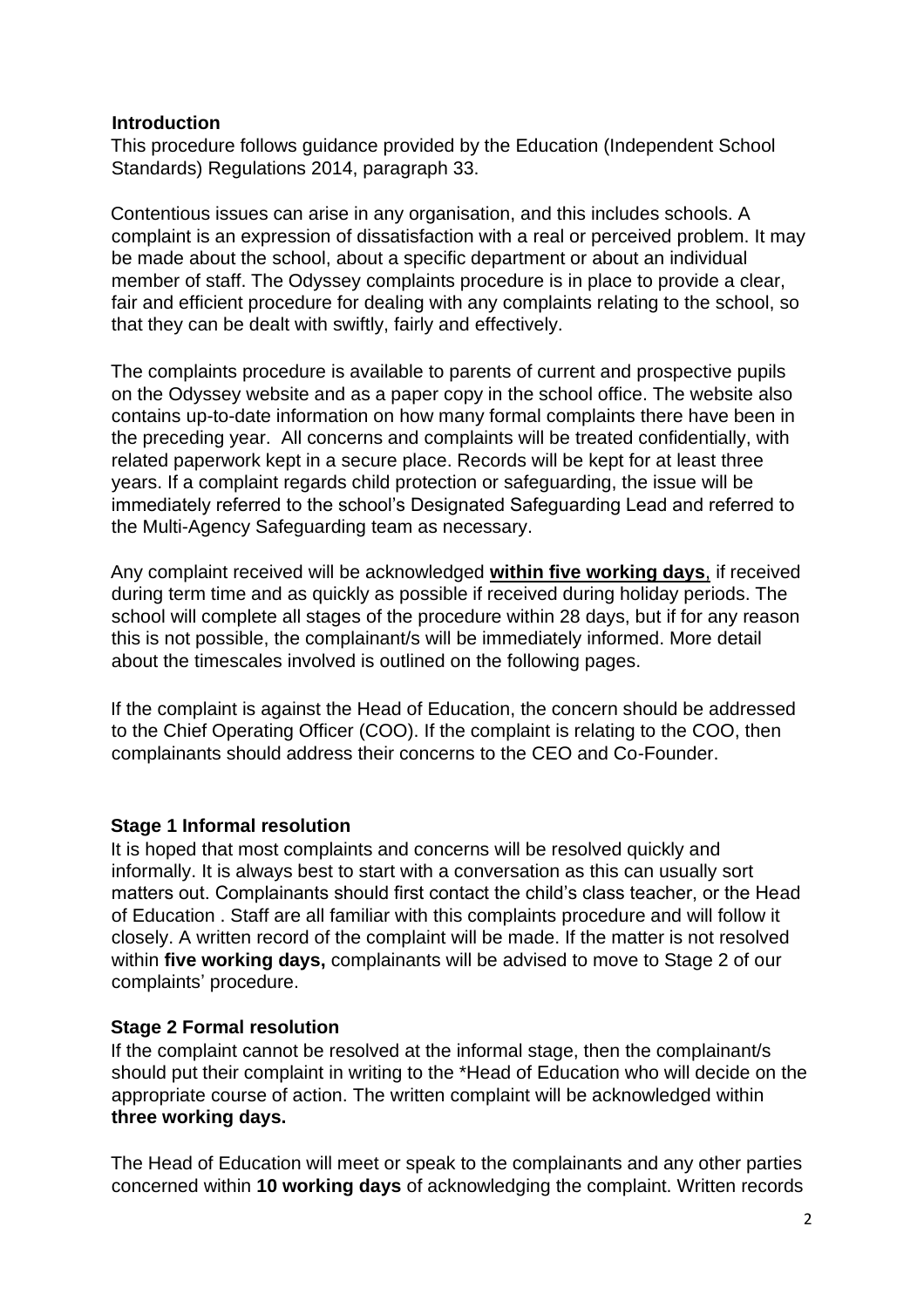of all meetings and interviews will be kept. Once the Head of Education has all the relevant information, a decision will be made as to the resolution of the complaint and the complainants informed of this decision and the underlying reasons in writing within **five working days**\*.

If the complaint is against the Head of Education, the COO will follow the same procedure outlined between \*…\*in Stage 2 above. Similarly, if the complaint is against the COO, the CEO and Co-founder will follow the same procedure outlined between \*…\* in Stage 2 above.

If parents are still not satisfied with the decision, they should proceed to Stage 3 of this procedure.

## **Stage 3 Appeals panel**

If parents seek to move to Stage 3 following failure to reach an earlier resolution as indicated above, they must put their complaint in writing to the CEO & Co-Founder.

The matter will then be referred to the Complaints Appeal Panel. The Panel will consist of three people not directly involved in the matters detailed in the complaint and one of whom who is independent of the management of the running of the school.

The CEO will then acknowledge the complaint and schedule a hearing to take place **within ten working days**. If the Panel deems it necessary, it may require that further particulars of the complaint or any related matter be supplied in advance of the hearing. Copies of these particulars shall be supplied **not later than five working days prior to the hearing.** The complainant/s may attend the hearing and be accompanied by one other person if they wish.

The Panel will issue findings and may make recommendations based on all the evidence presented. Within **five working days** of the Panel hearing, these will be sent by electronic mail or by letter to the complainant/s, and, where relevant, the person complained about. A copy will also be sent to the CEO and Co-Founder, Head of education and COO assuming s/he is not the subject of the complaint. The findings and recommendations will also be available for inspection on the school premises by the CEO and Co-Founder, COO, Head of Education and Independent School Inspectorate (ISI) as appropriate.

If the complainant/s is/are unhappy with the outcome, they may refer the complaint to the Secretary of State. Complaints can be submitted online at https://www.gov.uk/complain-about-school.

If you wish to make a complaint directly to ISI about the school, you can contact their general helpline on 0207 600 0100; or request advice by email on [concerns@isi.net](mailto:concerns@isi.net)